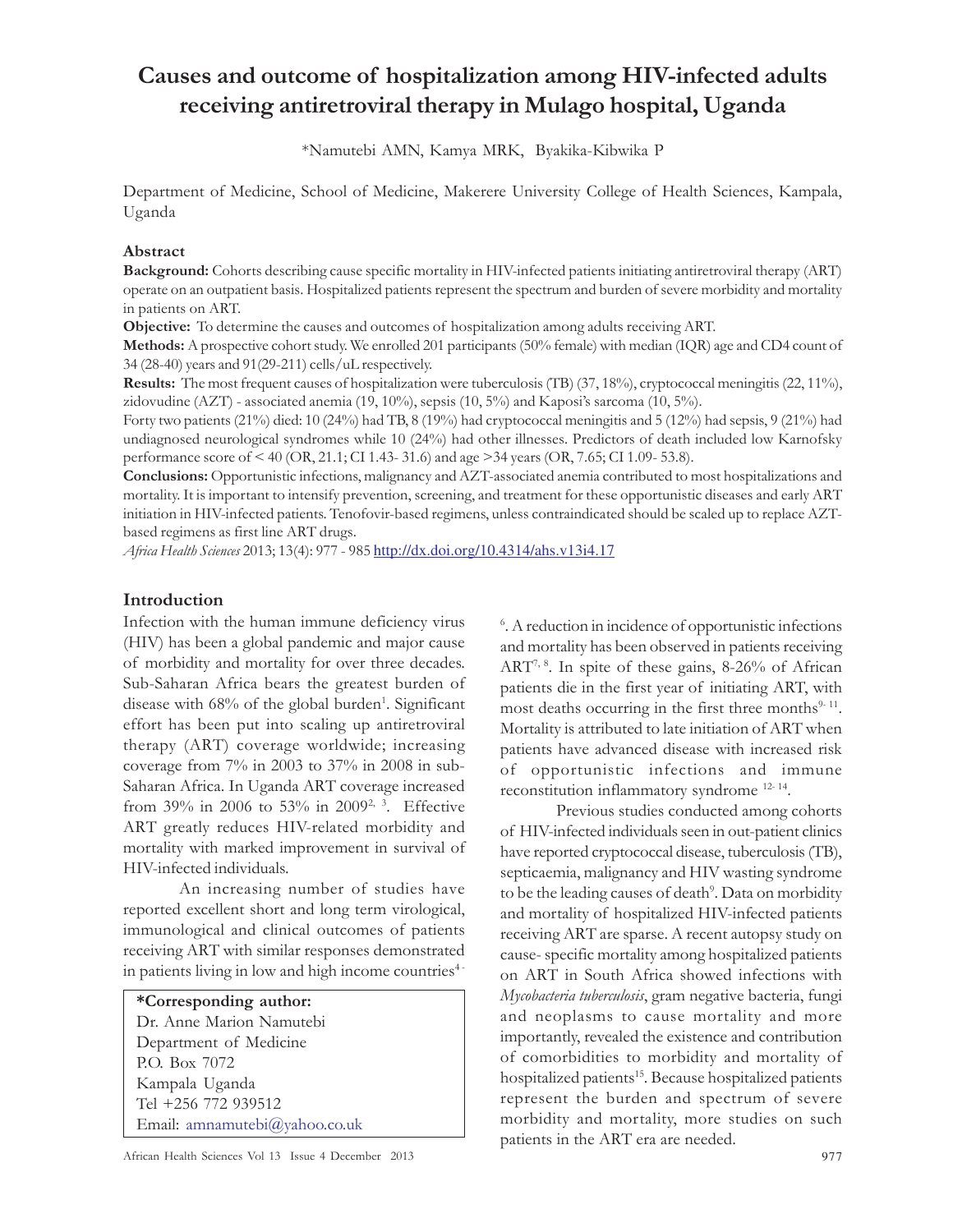We evaluated the causes and outcomes of hospitalization among HIV-infected adults receiving ART at Mulago National Referral and Teaching Hospital, Uganda.

# Methods

# Study site

This study was conducted between January and March 2011 at Mulago National Referral and Teaching Hospital, a 1500 bed-capacity tertiary facility situated in Uganda's capital city, Kampala. Mulago Hospital provides specialized inpatient care to patients referred from district and regional hospitals around the country and from various outpatient HIV care centers. HIV prevalence in the general adult population in Uganda is 7.3%, and approximately 64% of patients hospitalized in Mulago hospital are infected with HIV <sup>16, 17</sup>. In addition, Uganda is among the high TB burden countries with a TB incidence rate of 193 cases of all forms of TB per100, 000 population annually. 53% of TB patients are coinfected with HIV<sup>18</sup>. On average 15000 emergency medical visits are made to Mulago hospital annually and between 900- 1200 patients are admitted to the medical wards per month <sup>19</sup>. Participants were recruited from the medical emergency ward as well as the three medical wards of the hospital.

# Ethical considerations

The study was approved by the Makerere University School of Medicine Research and Ethics Committee and was conducted according to Good Clinical Practice standards. All participants provided written informed consent prior to enrollment.

# Study design and population

We conducted a prospective cohort study of hospitalized HIV-infected adult patients receiving ART. Study participants were enrolled at the time of presentation to hospital if they were 18 years and above and had initiated ART at least 2 weeks prior to hospitalization. A patient on ART was defined as one who had received ART for at least two weeks prior to hospitalization and was taking ART at the time of hospitalization. We excluded patients who had interrupted ART for more than a month before hospitalization. Participants were evaluated to determine the causes of hospitalization using detailed medical history, physical examination and appropriate laboratory investigations. They received treatment according to the national treatment guidelines and were followed-up till discharge, death

or for a maximum of thirty days if hospitalization exceeded thirty days to determine outcomes.

# Study procedures

Study participants were identified by reviewing charts of hospitalized patients on the emergency and medical wards. Participants who fulfilled study criteria were enrolled consecutively after providing written informed consent. The informed consent process as well as questionnaire interviews were conducted in the local language (Luganda) for the majority of patients and in English for a few patients who understood English but not the local language. The study doctor obtained demographic and clinical data by administering a questionnaire interview to each participant or their next of kin if the participant was too ill to provide information. Detailed medical history was obtained following which thorough physical examination was performed. Medical history included an in-depth assessment of presenting complaints, systematically solicited symptoms to review all body systems, past and concomitant illnesses and medications. Anthropometric measurements were performed to assess the body mass index. The Karnofsky performace status score was used to assess the general wellbeing of the patient at admission. This score has been previously validated as a measure of quality of life in cancer patients and a predictor of mortality among Ugandan adults hospitalized with severe sepsis <sup>20, 21</sup>.

Blood samples were collected by venipuncture for full blood count (Beckman Coulter ACT 5 diff), renal and liver function evaluation (Cobas Integra 400) and CD4 count measurement by FACS Calibur (Becton Dickinson). The study doctor made a presumptive diagnosis. Additional tests to aid in determining the cause of hospitalization were performed at the discretion of the attending clinicians (consisting of intern, resident and specialist doctors). These included sputum analysis, chest radiography, abdominal ultrasound scan, computed tomography scan, cerebrospinal fluid analysis, blood smears for parasites, biopsy and histology for suspicious lesions. Final causes of hospitalization and mortality were determined after additional tests had been done. Causes of hospitalization were definite, probable or syndromic. A definite cause was determined when a specific etiology of illness was ascertained, such as a definite diagnosis of cryptococcal meningitis if yeast cells were identified in cerebral spinal fluid on India ink staining. A probable cause was determined if patients presented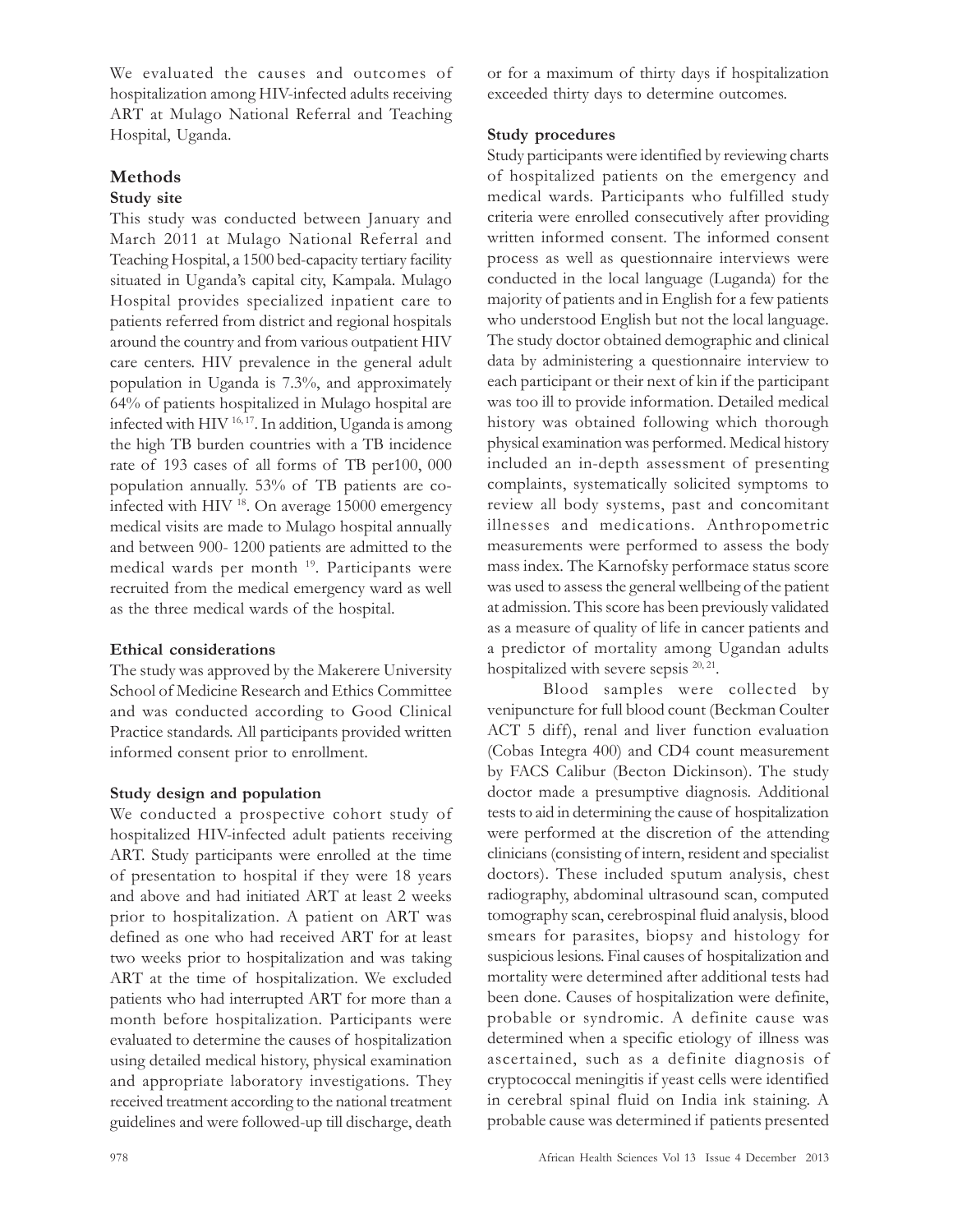with symptoms and signs suggestive of a particular disease, did not have test results revealing the specific cause of illness, but responded to specific treatment for that disease. For instance, a diagnosis of probable TB was made if there was clinical response to empirical TB treatment as defined by reported improvement in cough, fever or anorexia during hospitalization among patients with negative sputum smears for acid fast bacilli on Ziehl Nielsen or flourochrome (Auramine-O) staining and suggestive lymph node and pleural histological findings. Patients without a definite or probable diagnosis had a syndromic diagnosis made according to the predominant organ system manifesting disease, such as neurological syndromes. Participants were followed up till discharge, death or for a maximum of thirty days if hospitalization exceeded thirty days to determine the outcome. The diagnosis at the time of death was considered the cause of death.

#### Statistical analysis

Data were entered into Epi-data version 3.1 and analyzed using SPSS version 16. Demographic and baseline clinical and laboratory characteristics were summarized into frequencies, medians and interquartile ranges (IQR). Causes and outcomes of hospitalization were summarized into frequencies and proportions. The Chi-square test was used to test for association between baseline categorical clinical and laboratory variables and death. All p values were 2 sided. Factors associated with death, with a p value less than 0.2 at bivariate analysis were considered potential covariates in multi-variate analysis. Binary logistic regression was performed for multivariate analysis. A p value less than 0.05 was considered statistically significant.

#### Results

#### Patients' characteristics at the time of hospitalization

We screened 227 participants of whom 201 (89%) were enrolled. Twenty six (11%) patients were excluded for various reasons as shown in Figure 1. Of the 201 participants enrolled 101 (50%) were female. Table 1 shows study participants' demographic and clinical characteristics. The median (IQR) age, hemoglobin, Karnofsky performance score and CD4 count were 34 (28-40) years, 8.4  $(5.5-11.3)$  g/dl, 50 (50-60) and 91 (29-211) cells/ uL respectively. Sixty four (32%) patients had a BMI < 18, 46 (23%) patients were too weak to stand on a weighing scale so their BMI was not established. Majority (171, 85%) participants were classified as stage 3 or 4 using the World Health Organization (WHO) classification system, while 30 (15%) had stage 1 or 2 disease. Patients with stage 1 or 2 disease had a median (IQR) CD4 count of 221(89- 366).



Figure 1: Flow diagram for study enrollment and outcomes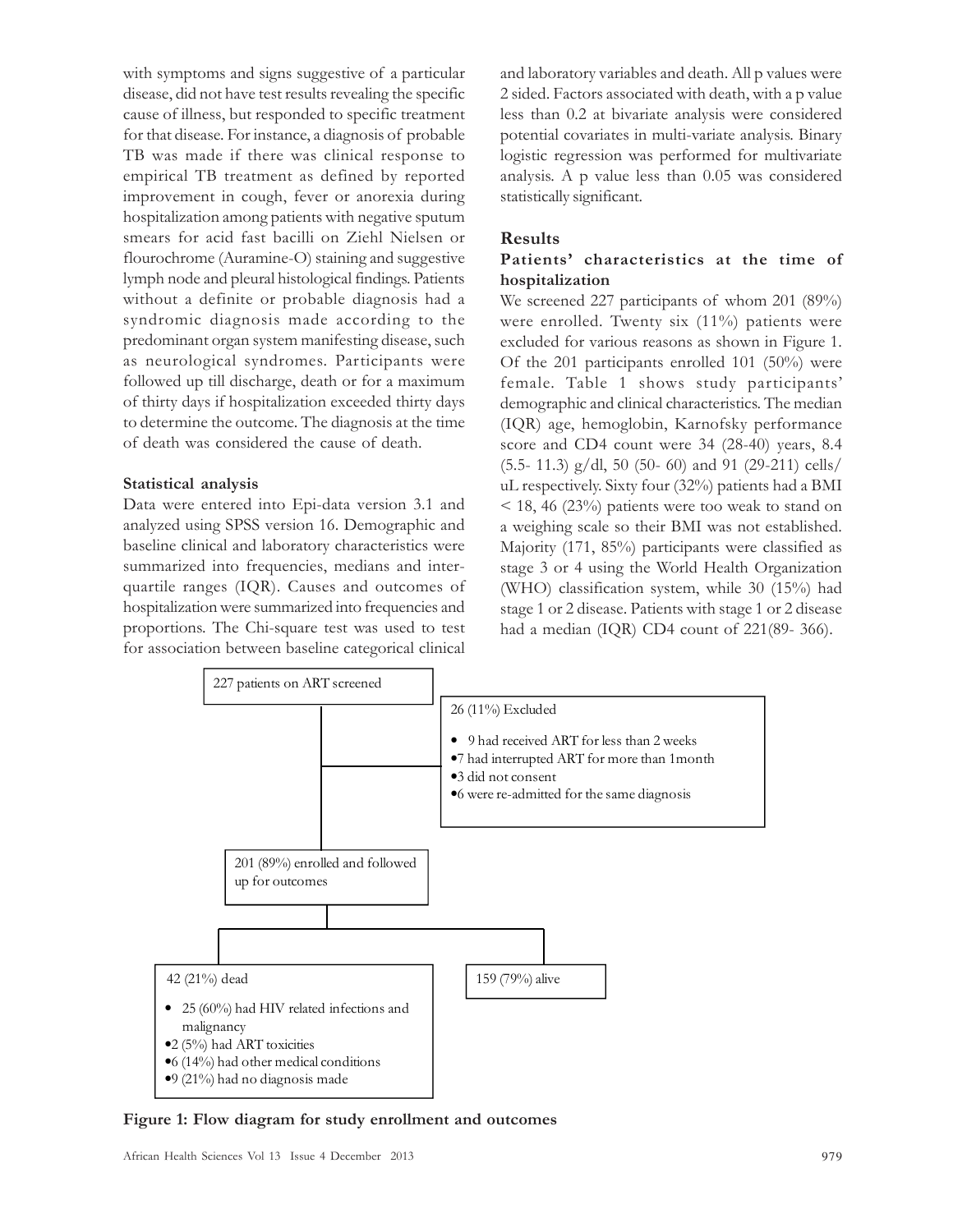Most participants (114, 57%) were receiving zidovudine based first-line ART regimens. Majority (150, 75%) were assessed to have more than 90% adherence using self reports. Median (IQR) duration on ART was 20 (8- 104) weeks with 79 (39%) patients having received ART for not longer than 12 weeks. Sixty one (30%) participants were receiving treatment for comorbidities diagnosed before hospitalization, of whom 35 (17%) were receiving anti-TB treatment, 8 (4%) antihypertension treatment, 5 (2%) chemotherapy for Kaposi's sarcoma, 7 (3%) fluconazole as secondary prophylaxis for cryptococcal meningitis and 6 (3%) were on various other drugs (table 1). Notably all patients reported to be receiving cotrimoxazole or dapsone preventive therapy.

#### Causes of hospitalization

Table 2 shows the causes of hospitalisation; 72 (35%) were definite, 102 (50%) were probable and 31 (15%) were syndromic. Four patients had dual diagnoses; 2 with TB and deep venous thrombosis (DVT), one with DVT and liver cirrhosis and one with fungating Kaposi's sarcoma and sepsis. Major causes accounting for 79 (39%) were TB, cryptococcal meningitis, sepsis and Kaposi's sarcoma. Two (1%) patients on fluconazole preventive therapy were admitted with features of cryptococcal immune reconstitution inflammatory syndrome (IRIS) and all 4 (2%) patients who had defaulted on fluconazole preventive therapy were admitted with a relapse of cryptococcal meningitis.

Nineteen (10%) patients had anemia probably associated with AZT intake and requiring transfusion. Other ART toxicities included 6 (3%) patients with nevirapine associated dermatitis, one (1%) with nevirapine associated hepatotoxicity, two (1%) with profuse diarrhea and one (1%) with severe headache.

| Table 1: Demographic and clinical characteristics of study participants |  |  |  |
|-------------------------------------------------------------------------|--|--|--|
|-------------------------------------------------------------------------|--|--|--|

| Variable                                                   | Frequencies $(\%$ |
|------------------------------------------------------------|-------------------|
|                                                            | $n = 201$         |
| Age (yrs) $*$                                              | 34 (28-40)        |
| Sex: Female                                                | 101(50)           |
| Time on ART at time of hospitalization (weeks) $*$         | $20(8-104)$       |
| ART regimens used                                          |                   |
| AZT/3TC/NVP or EFV                                         | 114 (57)          |
| TDF/3TC/NVP or EFV                                         | 66 (33)           |
| TDF/3TC/ABC or AZT                                         | 2(1)              |
| $dAT/$ 3TC/ NVP                                            | 2(1)              |
| ABC/ 3TC/ NVP or EFV                                       | 2(1)1             |
| TDF or AZT/ 3TC/ Alluvia                                   | 4(7)              |
| Alluvia monotherapy                                        | $\mathbf{1}$      |
| CD4 count at time of admission (cell/ $\mu$ L)             |                   |
| < 50                                                       | 66 (33)           |
| $50 - 100$                                                 | 36(18)            |
| $101 - 200$                                                | 44 (22)           |
| $201 - 500$                                                | 49 (24)           |
| > 500                                                      | 6(3)              |
| Co-morbid conditions at time of admission                  |                   |
| Tuberculosis                                               | 35 (17)           |
| Hypertension                                               | 8(4)              |
| Kaposi's sarcoma                                           | 5(2)              |
| Cryptococcal meningitis                                    | 5(2)              |
| Others: Depression, psychoses                              | 6(3)              |
| Cotrimoxazole/ Dapsone preventive therapy                  | 201 (100)         |
| Fluconazole preventive therapy                             |                   |
| Patients with a prior diagnosis of cryptococcal meningitis | 11(5)             |
| Patients on Fluconazole preventive therapy                 | 7(3)              |
| Length of stay (days) $*$                                  | $8(5.5-13)$       |

\* Median (interquartile range)

Four patients were receiving Dapsone preventive therapy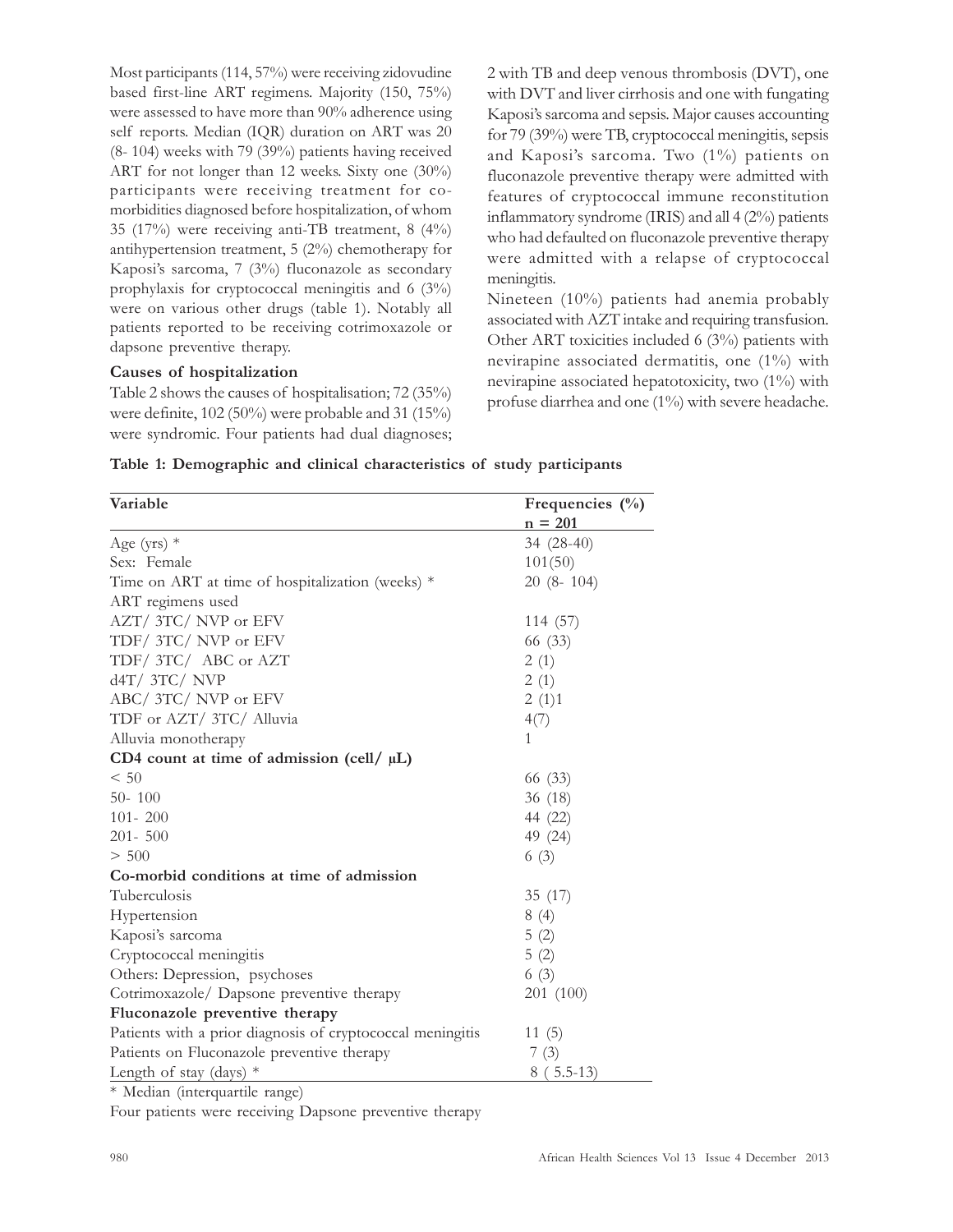| Diagnosis                    | Frequency   | Duration on   | CD4 count     | Deaths         |  |
|------------------------------|-------------|---------------|---------------|----------------|--|
|                              | $n \ (\%)$  | ART (weeks)   |               | $n(^{0}/_{0})$ |  |
|                              |             | Median(IQR)   | Median (IQR)  |                |  |
| Tuberculosis                 |             |               |               |                |  |
| Definite TB                  | 9           |               |               | 1              |  |
| Probable TB                  | 28 (18)     | $13(4-70)$    | $40(20-100)$  | 9(24)          |  |
| Cryptococcal meningitis      | 22(11)      | $14(6-48)$    | $37(14-71)$   | 8(19)          |  |
| AZT associated anemia        | 19(10)      | $16(12-35)$   | 196 (89-411)  |                |  |
| Other ART toxicities         | 10(5)       | $3(2-5)$      | 150 (93-273)  | 2(4)           |  |
| Kaposi's sarcoma             | 10(5)       | $8(4-16)$     | 68 (27-234)   | 1(2)           |  |
| Sepsis                       | 10(5)       | $14(8-208)$   | 153 (12-224)  | 5(12)          |  |
| Pneumonia                    | 9(5)        | 108 (38-338)  | 301 (143-456) |                |  |
| Chronic diarrhoea (syndromic | 7(4)        | 224 (15-260)  | 76 (16-177)   | 1(2)           |  |
| diagnosis)                   |             |               |               |                |  |
| Deep venous thrombosis (DVT) | 7(4)        | $32(10-64)$   | $36(12-101)$  |                |  |
| Renal failure                | 6(3)        | $50(14-260)$  | 156 (67-330)  | 2(4)           |  |
| Ischemic brain infarcts      | 5(2)        | 128 (104-156) | 135 (41-176)  |                |  |
| Hypertensive heart disease   | 5(2)        | $16(12-156)$  | 243 (201-317) |                |  |
| Liver cirrhosis              | 3(1)        | $20(20-52)$   | 118 (15-169)  | 1(2)           |  |
| Malaria                      | 3(1)        | $260(2-416)$  | 332 (160-360) |                |  |
| Lymphoma                     | 3(1)        | $60(24-166)$  | 216 (28-354)  | 1(2)           |  |
| Other HIV related illnesses  | 8(4)        | $20(6-28)$    | $50(16-65)$   |                |  |
| Other medical illnesses      | 17(8)       | 38 (12-208)   | 157 (52-247)  | 2(4)           |  |
| Neurological syndrome        | 19(10)      | 52 $(16-260)$ | $263(73-385)$ | 9(21)          |  |
| Pancytopenia syndrome        | 5(2)        | $16(12-16)$   | $71(58-195)$  |                |  |
| Total                        | $205(101)*$ |               |               |                |  |

#### Table 2: Causes of Hospitalization and Mortality among study participants

\* Four patients had dual diagnoses as described above

#### Outcomes of hospitalization

Forty two patients died, giving mortality of 21%, of whom 10 (24%) had TB, 8 (19%) had cryptococcal meningitis 5 (12%) had sepsis, 9 (21%) had undiagnosed neurological syndromes, 1(2%) had confirmed bacterial meningitis and 1(2%), probable myocardial infarction (see table 2). More than half (22, 52%) of the deaths occurred within the first 12

weeks of ART initiation. None of the patients with cryptococcal IRIS died, while one of the patients with a relapse of cryptococcal meningitis died. Patients with WHO stage 1 or 2 disease were admitted with non-AIDS defining illnesses. Significant predictors of death included Karnorfsky score of < 40% (OR, 21.1, CI 1.43 - 31.6) and age> 34years (OR 7.65, CI 1.09 - 53.8) (table 3).

|  |  |  |  |  |  |  | Table 3: Predictors of death among study participants |  |
|--|--|--|--|--|--|--|-------------------------------------------------------|--|
|--|--|--|--|--|--|--|-------------------------------------------------------|--|

|                                   | Bivariate analysis<br>OR(CI) |       | P value Multivariate<br>analysisOR $(CI)$ | P value |
|-----------------------------------|------------------------------|-------|-------------------------------------------|---------|
| Age $>$ 34 years                  | $0.15(0.82 - 3.44)$          | 0.152 | $7.65$ $(1.09 - 53.8)$                    | 0.041   |
| Unemployment                      | $0.51$ $(0.23 - 1.15)$       | 0.099 | $6.96$ $(0.87 - 55.59)$                   | 0.067   |
| Receiving ART <12 weeks           | $1.92$ (0.94- 3.92)          | 0.07  | $0.23$ $(0.38 - 1.44)$                    | 0.232   |
| BMI < 18                          | $1.96$ (0.69- 5.58)          | 0.199 | $0.20$ $(.042-0.97)$                      | 0.046   |
| WHO Stage 3-4                     | $1.67$ (0.55- 5.12)          | 0.362 | $1.61$ (0.15 - 17.62)                     | 0.696   |
| Karnofsky Performance Score < 40% | $11.76$ (4.8-28.31)          | 0.000 | $21.1$ $(1.43 - 31.6)$                    | 0.026   |
| Heamoglobin $\langle 8g/dl$       | $1.33$ (0.65- 2.72)          | 0.436 | $1.28$ $(0.27 - 5.98)$                    | 0.756   |
| $CD4 < 50$ cells/ul               | $1.56$ (0.75- 3.22)          | 0.230 | $1.76$ (0.33- 9.53)                       | 0.512   |
| Creatinine $> 1.4$ mg/dl          | $1.87$ (0.89 - 3.95)         | 0.096 | $0.23$ $(0.05 - 1.12)$                    | 0.068   |

The chi- square test was employed at bivariate analysis and binary logistic regression at multivariate analysis to test for association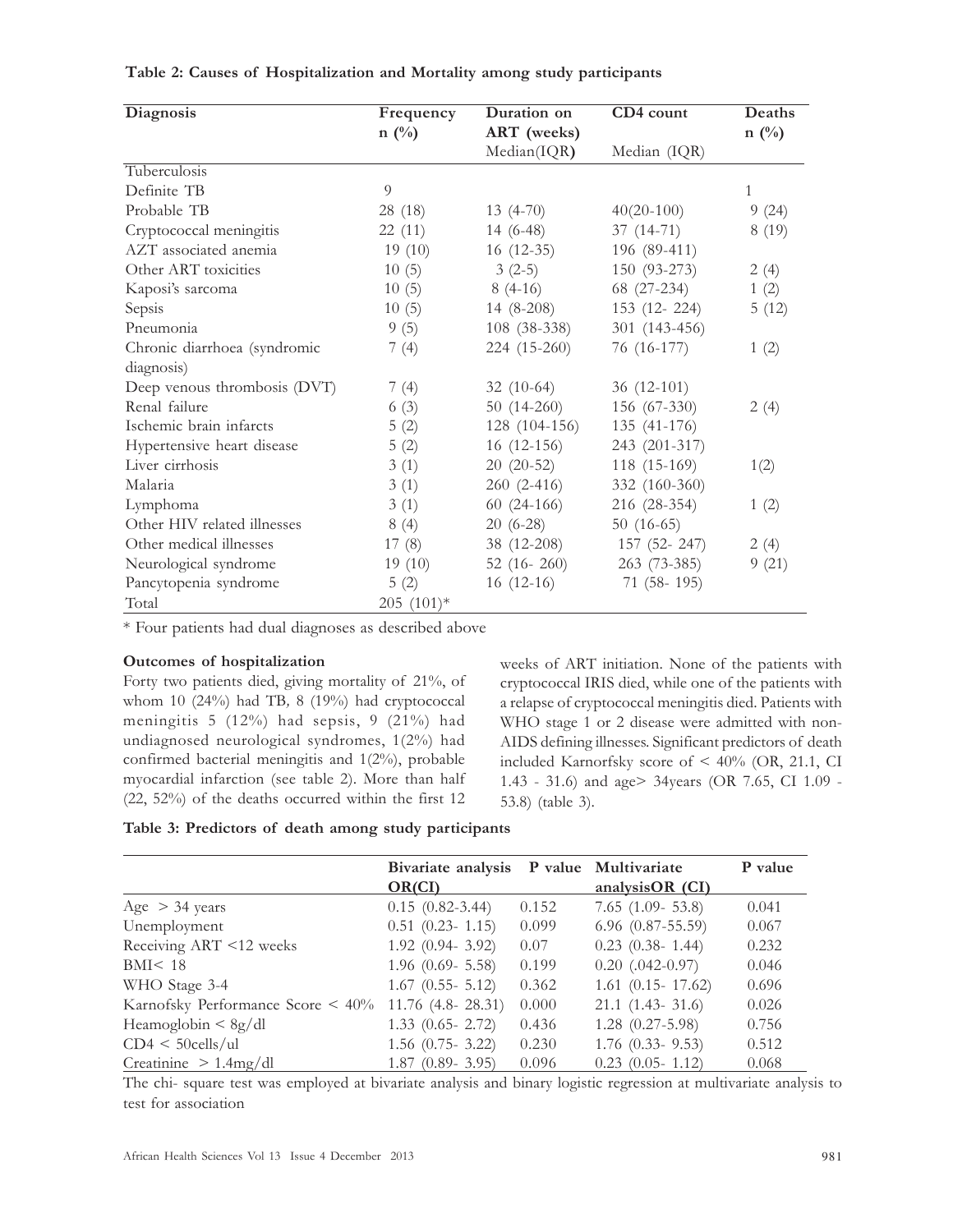# **Discussion**

We investigated the causes and outcomes of hospitalization among HIV-infected patients receiving ART in Mulago Hospital. Most frequent causes of hospitalization included TB, cryptococcal meningitis, sepsis and Kaposi's sarcoma. We observed high mortality, with majority of admissions and deaths occurring within 12 weeks of initiating ART. These findings are similar to those reported by out-patient cohorts of HIV-infected patients in Africa<sup>9</sup>. Most patients in this study were severely immunocompromised which explains the majority causes of hospitalization. It is likely that majority of these infections were existent before ART initiation and worsened following immune reconstitution after ART initiation. These infections can be prevented if patients start ART at CD4 counts above 500cell/ul, a departure from the 2010 WHO HIV treatment guidelines which recommend ART initiation at CD4 counts below 350cells/uL<sup>22</sup>. Patients with the CD4 counts below  $350 \text{ cell/}\mu\text{L}$  are still at risk of acquiring TB and there is increasing evidence of reduction in morbidity and mortality when patients start ART at higher baseline CD4 counts<sup>23</sup>. Early ART initiation is also hindered by late presentation for care by majority of HIV-infected patients<sup>9-11, 24</sup>. In a study performed at Mulago Hospital to determine HIV prevalence and eligibility for ART among patients presenting to the medical emergency unit, only 40 of 223 (18 %) patients knew their HIV serostatus, 68% of patients had advanced HIV but had not received an HIV test before, while 76% of HIV positive patients had not received any form of HIV/ AIDS care <sup>25</sup>. Late presentation is mainly hinged on poor uptake of HIV counseling and testing services, linkage to care and stigma 3, 26, 27. Strategies such as mobile HIV counseling and testing, community based door to door HIV counseling and testing with linkage to care will serve the dual purpose of early diagnosis of HIV and early ART initiation thus improving outcomes<sup>28, 29</sup>.

It is likely that some of the causes of hospitalization were due to IRIS following ART initiation; however we were unable to determine this using our study design. Screening and treatment for opportunistic diseases pre-ART initiation reduces the morbidity related to IRIS 30-33 . All HIV-infected patients should be screened for TB prior to ART initiation because TB affects HIV infected patients across all CD4 count strata. Intensified case finding could be implemented for all new patients enrolling into HIV care programs followed by a simple, rapid,

low-cost, point-of-care testing assay for TB such as the urine Lipoarabinomannan (LAM) in patients with low CD4 count below 150cell/ uL and those who report symptoms suggestive of TB 30, 34. The World Health Organization in 2009 recommended Isoniazid preventive therapy to prevent incident TB in HIV infected patients with latent TB<sup>35</sup>. Studies on its feasibility, acceptability and efficacy in this setting are needed.

Patients with advanced immune suppression should be screened for cryptococcosis prior to ART initiation. The lateral flow assay for cryptococcal antigenemia has been validated as a good diagnostic screening test for cryptococcosis and could be integrated into primary health care, to detect the disease in patients with CD4 counts below 100 cell/ uL pre-ART<sup>36</sup>.

There is also need for intensified community mobilization and sensitization on diseases such as TB, cryptococcal meningitis and Kaposi's sarcoma to raise the index of suspicion among communities to enable early treatment seeking. The incidence of Kaposi's sarcoma IRIS as well as mortality associated with it is higher in African patients because patients initiate ART with advanced Kaposi's sarcoma <sup>37</sup>. Educating patients on symptoms of Kaposi's sarcoma as well as involving expert patients in symptom surveillance within self-formed community peer groups is a strategy that can be employed to enhance early detection and treatment of Kaposi's sarcoma. Expert patients have been successfully integrated into care of people living with HIV/ AIDS as peer supporters, improving ART delivery, adherence and congestion in health facilities 38, 39 .

We did not investigate the treatment options for sepsis, however, a previous study performed in Mulago hospital showed a high prevalence of sepsis in patients with HIV. In this study, sepsis was attributed to infection with mycobacteria, non typhoidal Salmonella, Staphylococcus aureus, Streptococcus pneumonia, Proteus species, Escherichia coli, Proteus species and Cryptococcus neoformans. Death was mainly attributable to inappropriate fluid resuscitation and antimicrobial therapy <sup>21</sup>. This information suggests that improving fluid resuscitation to recommended standards and prescribing appropriate antimicrobials could reduce mortality in patients with sepsis. However, as discussed above for TB and cryptococcal meningitis, prevention by early ART initiation offers the best alternative.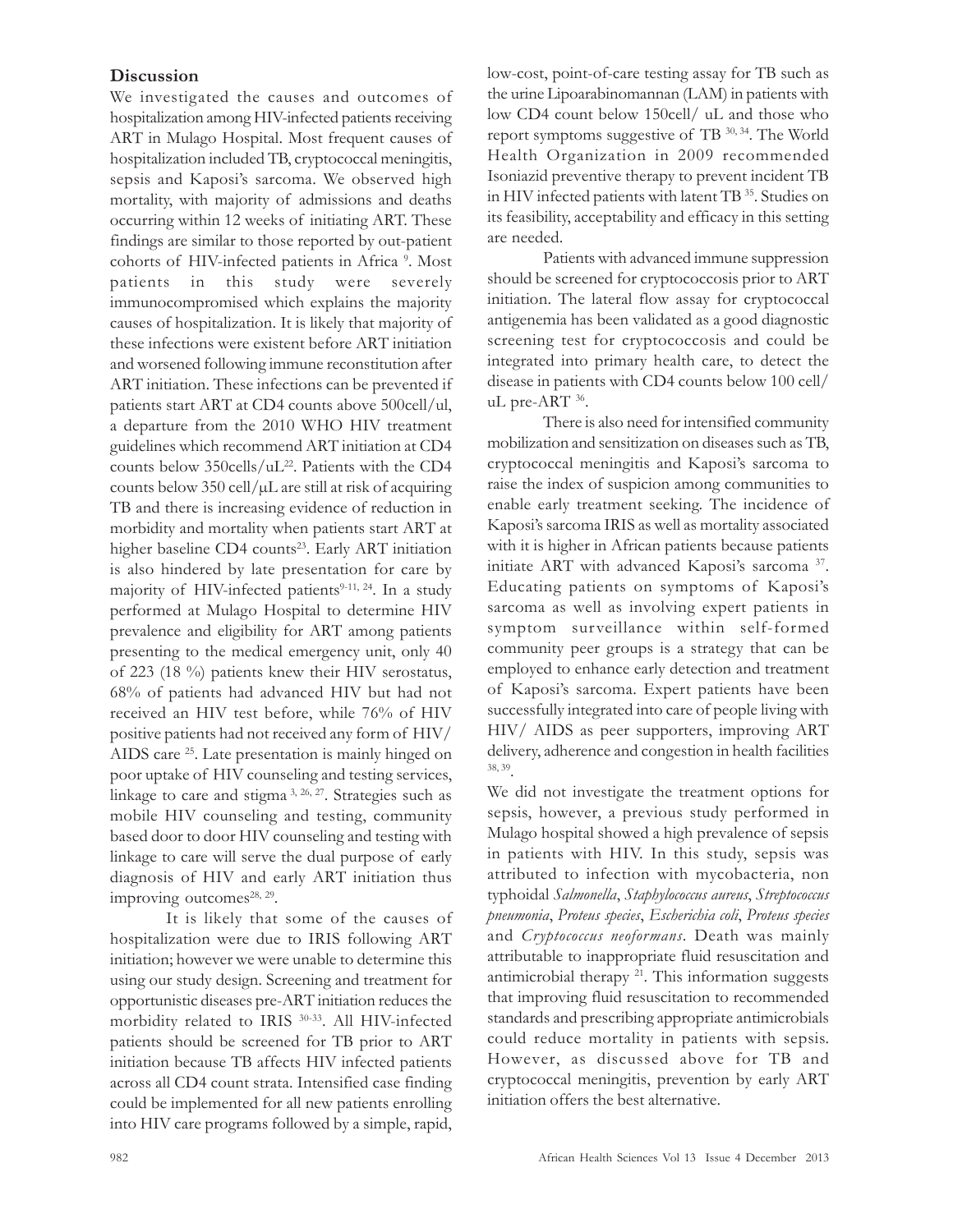The rate of AZT- associated anemia necessitating blood transfusion in this study is in keeping with that reported in other studies (7-16%)  $40, 41$ . Although the Uganda national ART guidelines recommend monthly monitoring of hemoglobin in the first 3 months for patients on AZT- based regimens, this is not feasible in most ART clinic settings, owing to high patient loads, unavailability of laboratory equipment and reagents, amongst other limitations. Our study findings suggest that safer ART regimens should be rolled out in the large scale public health setting.

Predictors of mortality included age of 34 years or more and Karnorfsky performance score of 40 or less. HIV and aging are thought to cause additive depletion of naïve T-cells as well as replicating senescence of T-lymphocytes, which effects cause poor treatment outcomes in patients with advanced age when compared to younger patients <sup>42</sup>. Initiating ART at higher CD4+ counts in older patients could improve outcomes. The Karnorfsky score is a measure of morbidity and a low baseline score reflects severe debility at presentation. Our data indicates that majority of patients admitted to the medical wards of Mulago National Referral Hospital present very late with severe morbidity and high risk for death. The hospital being a tertiary referral facility, coupled with the practice by some patients of using traditional medicine <sup>43</sup> before seeking professional help, may be the reason for severe debility at presentation. In addition, late diagnosis of HIV, poor referral systems and HIV-related stigma may contribute to late presentation. However complex HIV related stigma is, research and interventions to reduce it are needed in order to optimize outcomes of ART <sup>44</sup>. The protective association of BMI with death in this study (see table 3) is considered spurious owing to the fact that BMI was not determined in 46 (23%) patients. Our inability to determine definite causes of hospitalization for some participants plus lack of autopsy were major limitations of our study. Diagnostic challenges are a common problem in many heath systems in Africa which portend poor treatment outcomes <sup>45</sup>. We recommend strengthening of diagnostic services and scaling up of point of care testing in resource limited settings to enable prompt diagnosis and institution of appropriate treatment.

# Conclusion

Major causes of hospitalization were TB, cryptococcal meningitis, AZT- associated anemia, sepsis and Kaposi's sarcoma. Mortality was high, mostly among patients with tuberculosis, cryptococcal meningitis and sepsis. Predictors of death included Karnofsky performance score less than 40 and age older than 34 years. These data highlight the significance of intensified prevention, screening, and treatment for these opportunistic diseases and early ART initiation in HIV-infected patients. Tenofovir-based regimens, unless contraindicated should be scaled up to replace AZTbased regimens as first line ART drugs to avoid morbidity caused by AZT-associated anemia.

# Acknowledgements

We thank the study participants and research assistants. We acknowledge data management support from Mr. Ivan Lyazi. We acknowledge support from the Gilead Program at the IDI.

#### Funding

This work was supported by the Gilead Program at the Infectious Diseases Institute, Makerere University.

#### References

- 1. UNAIDS/WHO/UNICEF AIDS epidemic update 2011.
- 2. UNAIDS/WHO/UNICEF AIDS epidemic update 2010
- 3. UNGASS country progress report Uganda 2010
- 4. Spacek LA, Shihab HM, Kamya MR, et al. Response to antiretroviral therapy in HIVinfected patients attending a public, urban clinic in Kampala, Uganda. Clin Infect Dis 2006; 42  $(2):252-9.$
- 5. Braitstein P Brinkhof MW, Dabis F, et al. . Mortality of HIV-1-infected patients in the ûrst year of antiretroviral therapy: comparison between low-in-come and high-income countries. Lancet 2006; 367 (9513):817-24.
- 6. Ivers LC, Kendrick D, Doucette K. Efûcacy of antiretroviral therapy programs in resourcepoor settings: a meta-analysis of the published literature. Clin Infec Dis 2005; 41 (2):217-24.
- 7. Egger M, May M, Chene G, et al. Prognosis of HIV-1-infected patients starting highly active antiretroviral therapy: a collaborative analysis of prospective studies. Lancet 2002; 360(9327):119- 29.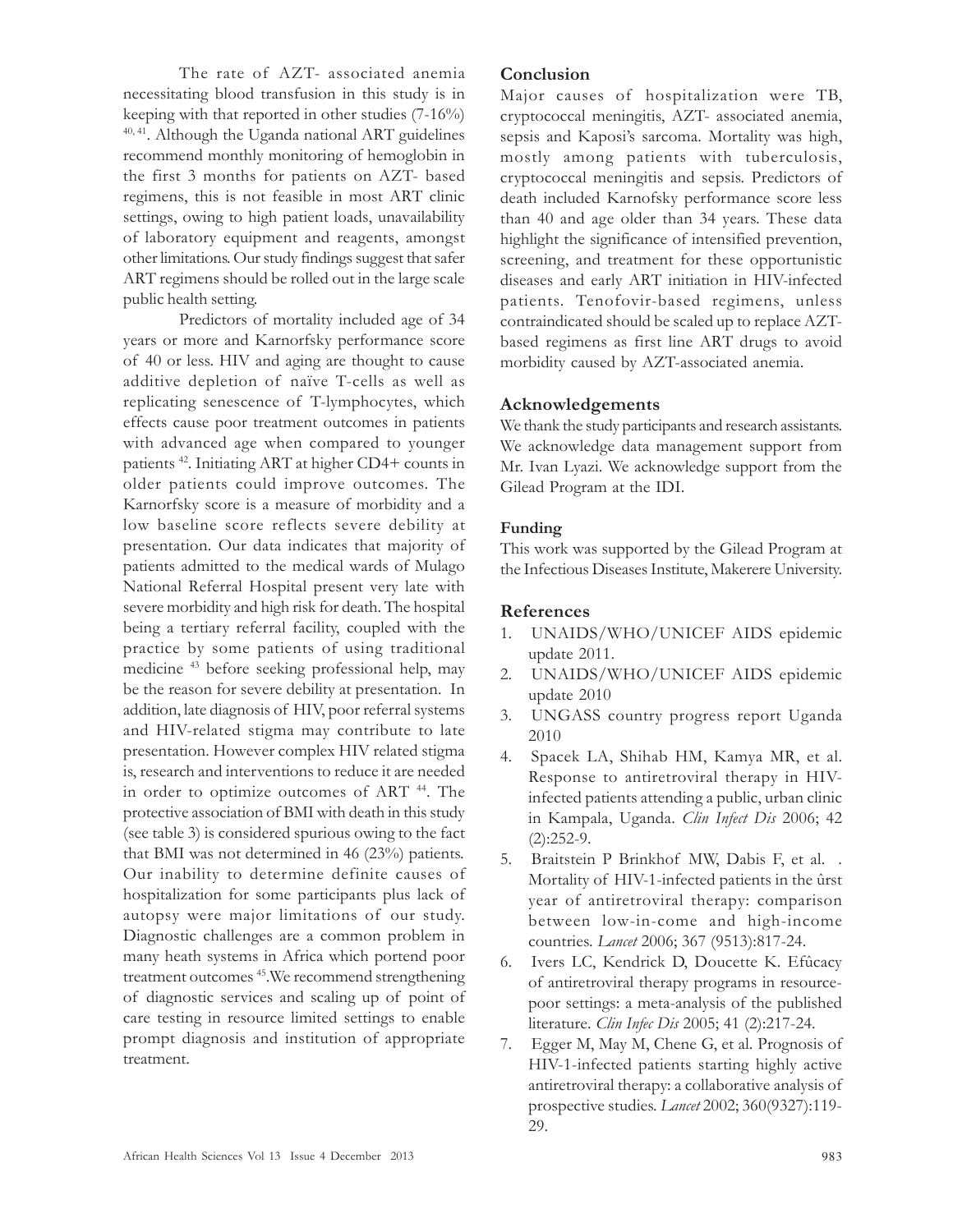- 8. Pallela FJ, Moorman AC, Loveless MO, et al. Declining morbidity and mortality among patients with advanced human immunodeûciency virus infection. HIV Outpatient Study Investigators. . N Engl J Med 1998; 338 (13): 853– 60.
- 9. Lawn SD, Harries AD, Anglaret X, Myer L, Wood R. Early mortality among adults accessing antiretroviral treatment programmes in sub-Saharan Africa. AIDS 2008; 22 (5):1897-908.
- 10. Johannessen A, Naman E, Ngowi BJ, et al. Predictors of mortality in HIV infected patients starting antiretroviral therapy in a rural hospital in Tanzania. BMC Infect Dis 2008; 8: 52
- 11. Stringer JS, Zulu I, Levy J, et al. Rapid scale-up of antiretroviral therapy at primary care sites in Zambia: feasibility and early outcomes. JAMA 2006;296 (7):782-93.
- 12. Lawn SD, Myer L, Orrell C, Bekker LG, Wood R. Early mortality among adults accessing a community-based antiretroviral service in South Africa: implications for programme design. AIDS 2005; 19 (18): 2141-8
- 13. Castelnuovo, B., Manabe, Y., Kiragga, A., Kamya, M., Easterbrook, P. & Kambugu, A. (2009b). Cause-specific mortality and the contribution of immune reconstitution inflammatory syndrome in the first 3 years after antiretroviral therapy initiation in an urban African cohort. Clin Infect Dis., 2009; 49:965-72
- 14. Müller M, Wandel S, Colebunders R, Attia S, Furrer H, Egger M. Immune reconstitution inû ammatory syndrome in patients starting antiretroviral therapy for HIV infection: a systematic review and meta-analysis. Lancet Infect Dis 2010;10: 251-61.
- 15. Wong EB, Omar T, Setlhako GJ, Osih R, Feldman C, et al. (2012) Causes of Death on Antiretroviral Therapy: A Post-Mortem Study from South Africa. PLoS ONE 7(10): e47542. doi:10.1371/journal.pone.0047542
- 16. Uganda Ministry of Health and ICF International. 2012. 2011 Uganda AIDS Indicator Survey: Key Findings. Calverton, Maryland, USA: MOH and ICF International
- 17. Wanyenze R, Kamya M, Liechty CA, et al. HIV counseling and testing practices at an urban hospital in Kampala, Uganda. AIDS Behav 2006;10(4):361-7
- 18. World Health Organization Global Tuberculosis report 2012 (www.who.int)
- 19. Health Management Information System data from Mulago hospital
- 20. Mor V, Laliberte L, Morris JN, Wiemann M. The Karnofsky Performance Status Scale. An examination of its reliability and validity in a research setting. Cancer 1984;53: 2002–7.
- 21. Jacob ST, Moore CC, Banura P, et al. (2009) Severe Sepsis in Two Ugandan Hospitals: a Prospective Observational Study of Management and Outcomes in a predominantly HIV-1 Infected Population. PLoS ONE 4(11): e7782. doi:10.1371/journal.pone.0007782
- 22. World Health organization. Antiretroviral therapy for HIV infection in adults and adolescents: recommendations for a public health approach. 2010 revision.
- 23. (No authors listed). Early initiation of ART produces better clinical outcomes. Clin Infect Dis 2009 Apr 15;48(8):iii
- 24. Kigozi IM, Dobkin LM, Martin JN, et al. Latedisease stage at presentation to an HIV clinic in the era of free antiretroviral therapy in Sub-Saharan Africa. J Acquir Immune Defic Syndr. 2009; 52(2):280-9
- 25. Nakanjako D, Kyabayinze DJ, Mayanja- Kizza H, Katabira E, Kamya M. Eligibility for HIV/ AIDS treatment among adults in a medical emergency setting at an urban hospital in Uganda. Afri Health Sci 2007; 7(3):124-8
- 26. Bwambale FM, Ssali SN, Byaruhanga S, Kalyango J, Karamagi CA. Voluntary HIV counseling and testing among men in rural western Uganda: implications for HIV prevention. BMC Public Health 2008;8:263. doi: 10.1186/1471-2458-8-263
- 27. Pool R, Nyanzi S, Whitworth J. Attitudes to voluntary counselling and testing for HIV among pregnant women in rural south west Uganda. AIDS Care 2001;13(5):605-15
- 28. Maheswaran H, Thulare H, Stanistreet D, Tanser F, Newell MH. Starting a Home and Mobile HIV testing service in a rural area of South Africa. J Acquir Immune Defic Syndr 2012;59(3):e43-6.
- 29. van Rooyen H, McGrath N, Chirowdza A, et al. Mobile VCT: Reaching Men and Young People in Urban and Rural South African pilot studies (NIMH project accept, HPTN 043). AIDS Behav 20112;
- 30. Lawn SD, Wood R. Point-of-care urine antigen screening tests for tuberculosis and